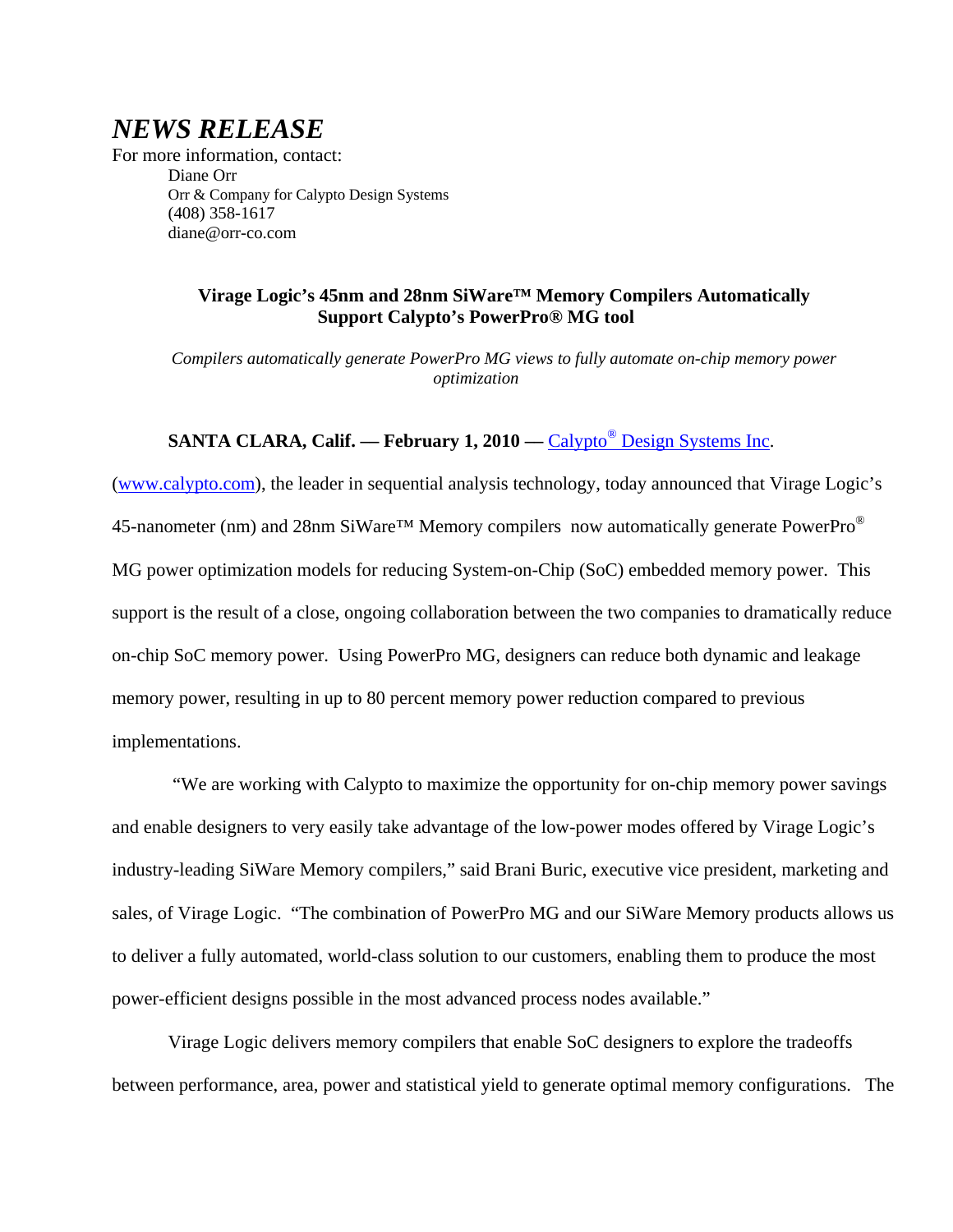latest release of the 45nm and 28nm SiWare Memory compliers will now automatically generate PowerPro MG models. This enables design teams to easily integrate PowerPro MG into their fully automated design flows to reduce both dynamic and leakage memory power.

"Power remains the number one SoC design consideration today and on-chip memory power can account for up to 70 percent of the power consumed in an SoC," said Tom Sandoval, chief executive officer of Calypto. "The automatic creation of the PowerPro MG memory model by Virage Logic's SiWare Memory compilers is a great example of how innovative companies are working together to solve some of the most difficult problems SoC designers face."

 Using Calypto's patented sequential analysis technology, PowerPro MG constructs new memory gating logic that works in conjunction with the low-power memory modes to produce the lowest power memory implementation possible. PowerPro MG then generates new power-optimized RTL that looks identical to the original RTL except for the addition of the new memory gating logic. PowerPro MG reduces dynamic power by automatically generating logic that controls the memory enable signal and eliminates unnecessary memory accesses. PowerPro MG reduces leakage power by automatically generating logic that controls the sleep modes of individual embedded memories.

#### **Pricing and Availability**

 Available now, Calypto's PowerPro MG runs on PC platforms running Linux and is priced at \$295K for a one year time based license.

#### **About Virage Logic's SiWare Memory Product Portfolio**

Virage Logic's SiWare Memory product line provides the world's most area, performance, power, and yield-optimized memories for 65nm, 45nm and below process nodes. The SiWare Memory product portfolio delivers the smallest area and highest performance for a wide range of applications such as wireless, graphics, and high-performance ASICs. These